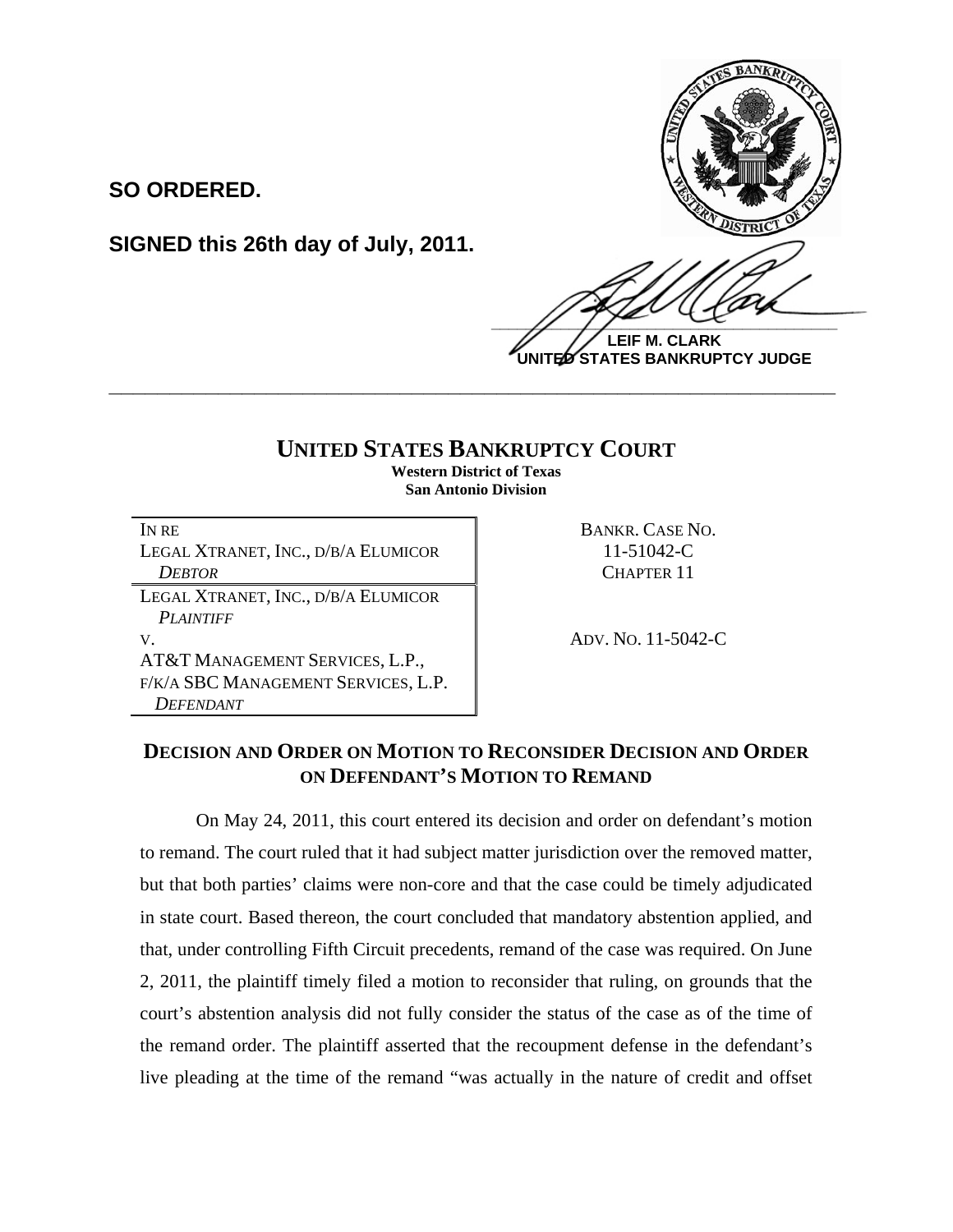and, as such, was a claim against the estate and thus core, rendering mandatory abstention improper. The defendant responds that, because there was no stay of the remand order, there is no longer any jurisdiction to entertain reconsideration of the order. The defendant also adds that the motion to reconsider raises arguments that either were or could have been argued at the hearing on the motion to remand, so that further reconsideration of those arguments now is improper. Finally, the defendant notes that the court did not commit any manifest errors of law, nor has the plaintiff pointed out any such errors. On that point, the defendant adds that a recoupment defense is, by its very nature, not a claim (informal or otherwise).

 The court understands the arguments of LXI, but rejects them. LXI says that abstention analysis requires a different evaluation from remand analysis. Were the court writing on a clean slate, it might agree. In fact, this court has noted in previous opinions that abstention and remand are, in federal jurisprudence, separate doctrines, with a separate purpose for each, and thus separate tests for their application. *See, e.g., Fedders North America, Inc. v. Branded Products, Inc. (In re Branded Products, Inc.)*, 154 B.R. 936, 947 (Bankr. W.D.Tex. 1993); *see also* 28 U.S.C. §§ 1334(c)(2), 1452(b). The court is not writing on a clean slate, however. *See In re Southmark Corp.*, 163 F.3d 925, 929 & n. 6 (5th Cir. 1999) (overruling *Branded Products* on this point). Said the court in *Southmark*, "we note, only to reject out of hand, Coopers' assertion that statutory abstention does not apply to cases removed to federal court on the basis of bankruptcy jurisdiction. There is no textual support in the statute for this position, only a handful of bankruptcy court opinions support it, and the vast majority of courts hold otherwise. We endorse the majority rule." *Id.* As the Fifth Circuit has endorsed what this court has since called the procedural devise of "mandatory remand," this court is obligated to follow that rule, regardless whether this court concurs in the analysis that gave birth to that concept. *See In re Wright*, 231 B.R. 597, 602-03 (Bankr. W.D.Tex. 1999) (discussing the implications of the rule announced in *Southmark*, and coining the expression "mandatory remand" to describe the procedural rule that necessarily follows from the *Southmark* holding).

 After *Southmark*, the elements of section 1334(c)(2), when applied in the context of a motion for remand, ought to be applied as of the filing of the motion, because, after